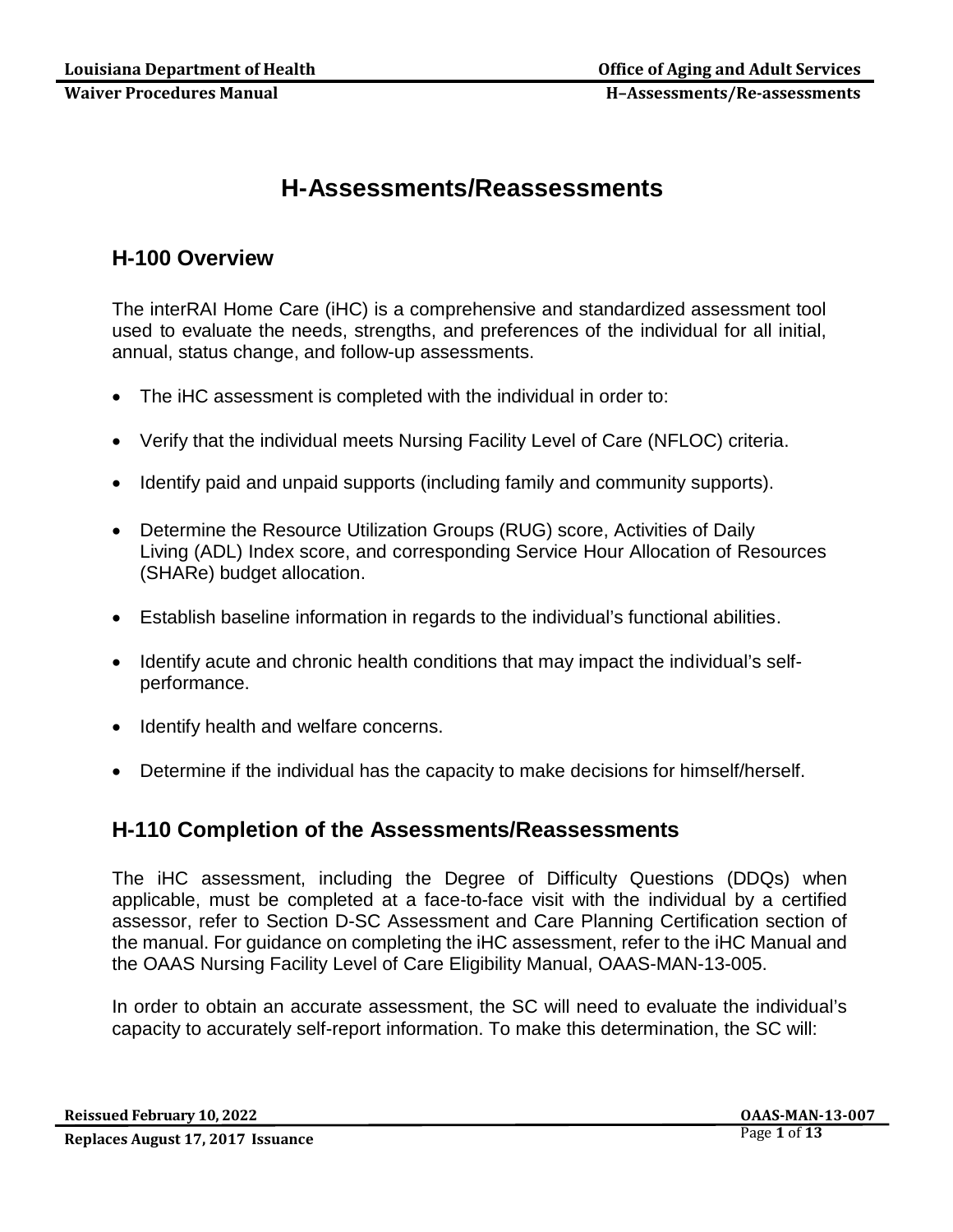- Use professional judgment and observation to determine the individual's cognitive, mental/behavior and communication status.
- Use iHC assessment sections regarding cognition, communication barriers and behavioral challenges to determine if an individual has the capacity to make decisions for himself/herself and provide accurate information to complete the assessment.
	- o SC shall use a procedural memory problem code of 1, daily decision making code of 3, 4 or 5, making self-understood or understanding others code of 3 or 4, delusions or hallucinations code of 1 to indicate the participant may not have the capacity to be considered a reliable selfinformant.
- Review secondary documents, such as medical records, home health plan of care, nursing notes, therapy notes, service logs, etc.

If it is determined that an individual does not have the capacity to provide accurate information, a Responsible Representative (RR) or secondary informant may be needed to accompany, assist, and represent the individual in the iHC assessment process.

If the individual does not have a RR, a secondary informant may be another family member, Direct Service Worker (DSW), friend, neighbor, home health representative, social worker, mental health counselor, or any person that may be familiar with the individual.

Once identified, the SC will invite the secondary informant to the assessment meeting. (The iHC assessment meeting may need to be rescheduled for an alternate date and time if the informant is not available for the original assessment date.)

If the SC is unable to identify a RR or secondary informant, the SC will contact OAAS Regional Office (RO) for guidance. RO will review the case to ensure there is no available secondary informant and refer to OAAS Service Review Panel (SRP) for guidance.

#### **Note: If an individual designates someone as the responsible representative or secondary informant the individual will still have the right and the responsibility to actively take part in his/her assessment as able.**

Individuals, who are competent majors, aged eighteen years of age or older and not interdicted, have the right to control who participates in the assessment process and have the right to refuse participation by secondary informants.

Participants may request another iHC Assessment at any time.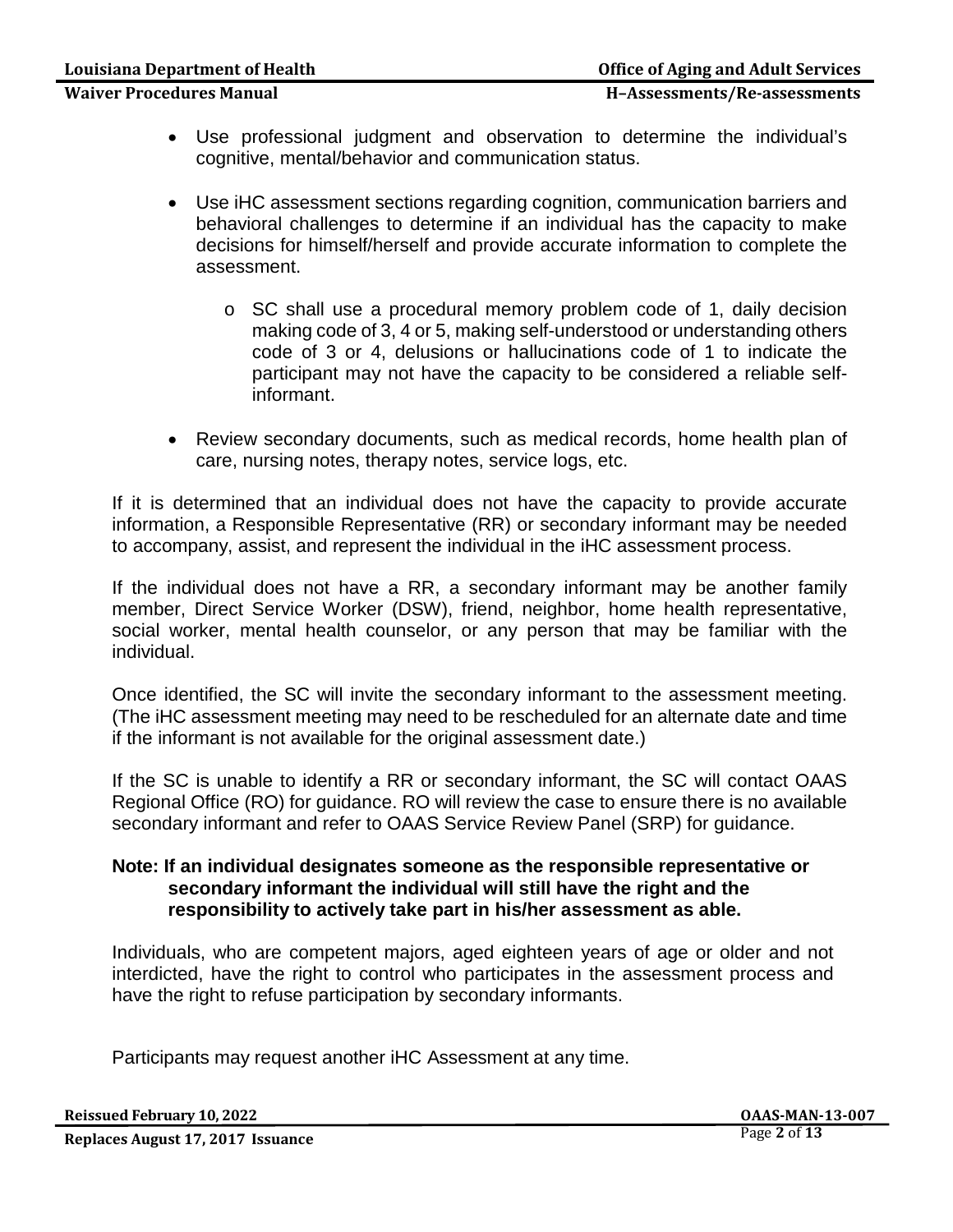All iHC assessments must be approved by an iHC certified SC supervisor. The assessment can be approved any time after the assessment is submitted into the OAAS Participant Tracking System (OPTs) but must be approved in OPTs by the date of the POC or revision approval date. Example: If a POC is approved on 12/2/2022, the iHC must be approved on 12/2/2022 or before.

iHC Assessments should not be completed in a hospital or long term acute care facility (LTAC). **iHC assessments should be completed at minimum 7 calendar days after the individual discharges to their home.**

## **H-120 Initial Assessments**

The process for initial assessments is the same for individuals residing in the community and those individuals residing in the nursing facility (NF). The initial assessment and Plan of Care (POC) meeting must take place on separate days; the POC occurring after the iHC is completed and submitted in OPTs. All initial iHC assessments and initial POC meetings must be completed face to face with the individual (Refer to Section-K Plans of Care of this manual).

SC will:

- Complete the iHC assessment face-to-face with the individual and/or members of his/her support network within 3 working days of starting the iHC assessment.
	- o The assessment process requires communication with the person and primary caregiver/family member (if available), observation of the person in the home environment, review of secondary documents and communication with secondary informants when applicable.
		- Secondary informants may include, but are not limited to, home health nurse, Physical Therapist (PT), Occupational Therapist (OT), Nursing Facility (NF) staff, Transition Coordinator (TC), behavioral health provider, etc.
		- Secondary documentation may include, but is not limited to, documentation from the individual's physician, home health nurse, PT, OT, NF, TC, behavioral health provider, etc.
		- Assessors should not delay the assessment's completion pending receipt of secondary documents/information, but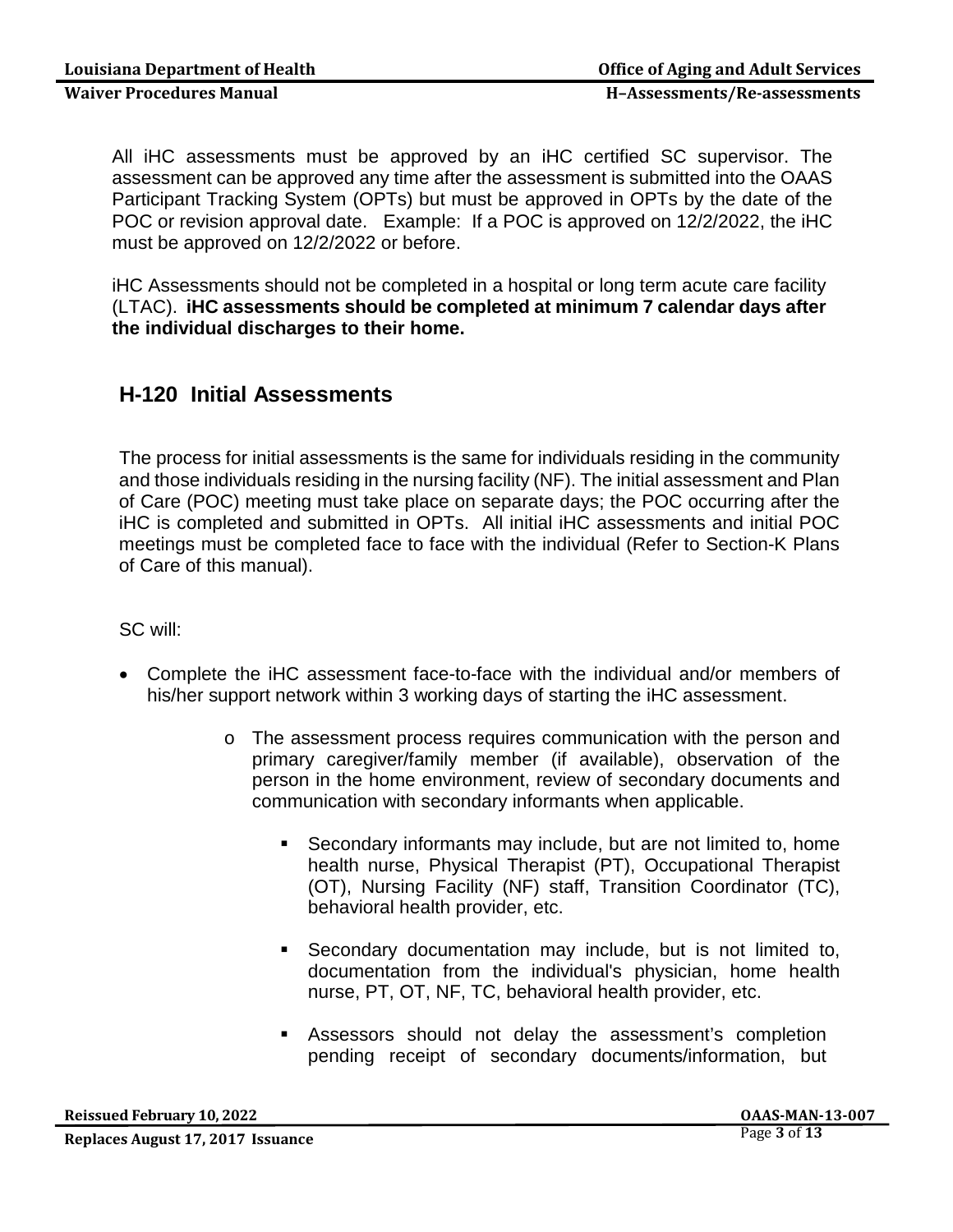Waiver Procedures Manual **Manual Executes II**-Assessments/Re-assessments

reasonable attempts to obtain the documents/information must be demonstrated.

- Input the iHC assessment into OPTs within 5 working days from the completion date of the assessment.
- Obtain the RUGs score, ADL Index score, and corresponding SHARe budget allocation.
- Determine if the individual meets Nursing Facility Level of Care (NF LOC). Refer to the OAAS Nursing Facility Level of Care Eligibility Manual, OAAS-MAN-13-005.
	- **NOTE: In order to receive Long Term Personal Care Services (LT-PCS) in conjunction with the ADHC Waiver, the individual must meet LT-PCS program requirements; which is needing at least limited assistance with at least 1 Activity of Daily Living (ADL). Assessors must review OPTs Participant Summary LT***-PCS Program Requirements* **field to determine if this requirement is met.**

**If the individual meets NF LOC but does NOT meet LT-PCS program requirements, the individual can receive ADHC Waiver but not LT-PCS.**

• Proceed with POC development once all assessment information is gathered, the assessment is entered and it appears that the individual meets NF LOC and/or programmatic criteria (Refer to Section-K Plans of Care of this manual).

If the individual does **NOT meet NF LOC**, the SC will complete a narrative (including documentation to substantiate that the individual does not meet LOC) and submit to the SC supervisor for review.

SC supervisor will review the denial for submission to RO for closure.

SC/SC supervisor will email the denial documentation to RO for review.

RO will:

- o Review and verify that the individual does not meet LOC, ensuring the assessment procedure was followed and is accurate within 3 business days.
- o Send out a denial notice to the individual with appeal rights and copy the SCA.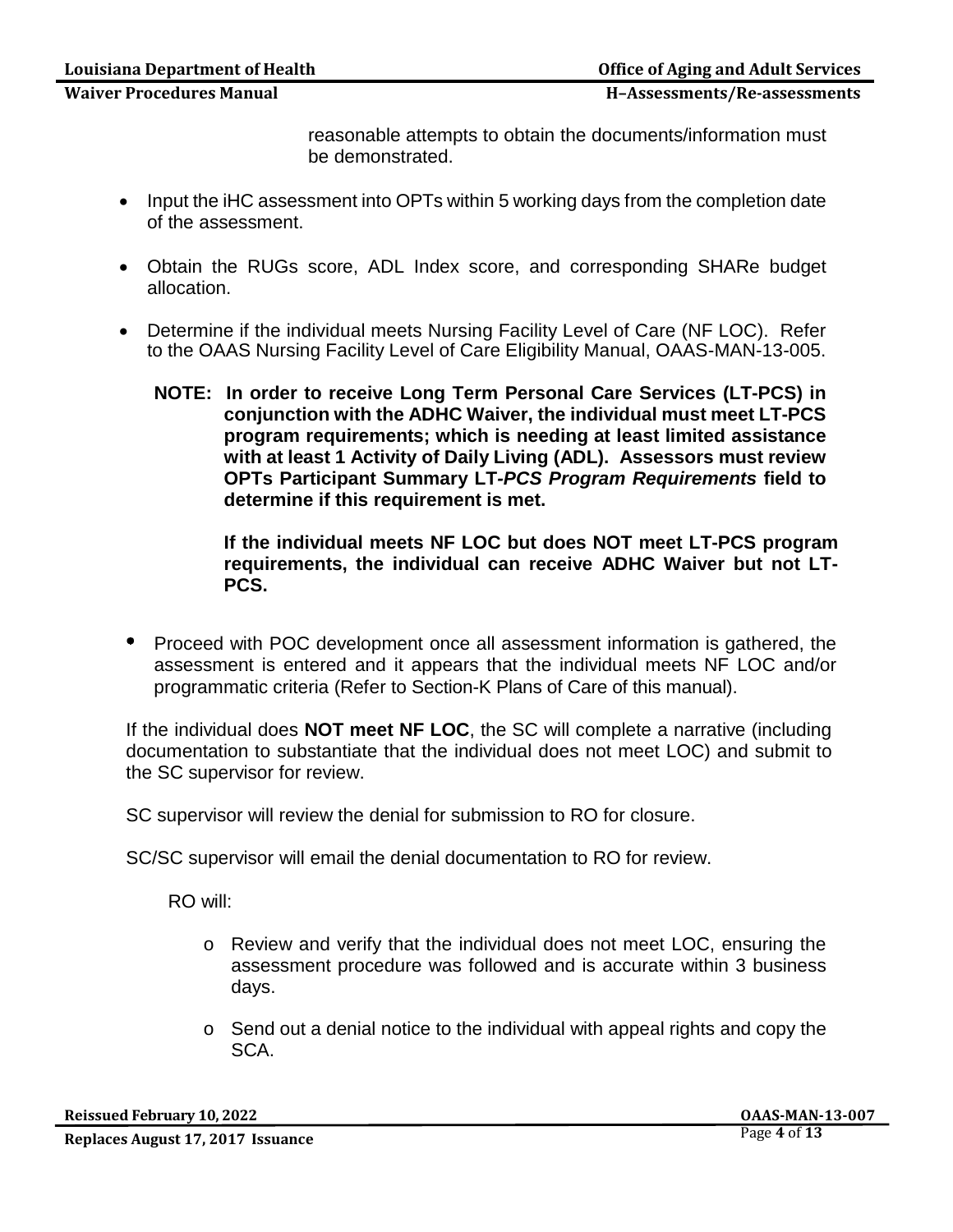If the denial is for a NF transition case, RO will conduct an iHC assessment with the NF resident with a 7 day extended Activities of Daily Living (ADL) lookback period to validate the Nursing Facility MDS 3.0 assessment. If the resident does not meet NF LOC, the RO will coordinate a Medicaid Stop Vendor Payment notice to the NF resident with the OAAS Nursing Facility Admissions Unit (NFAU).

If the individual appeals the decision, refer to Section N-Appeals of this Manual.

If the individual does not appeal after the 30 calendar day appeal period:

- RO will request an electronic 148W for closure from the SC.
- SC will submit an electronic 148W for closure to RO. (Refer to HCBS Waiver 148W Instructions, OAAS-ADM-13-016).

RO will:

- o Process the 148W, electronically signing, saving and uploading to the Louisiana Medicaid Eligibility Determination System (LaMEDS).
- o Send a copy of the signed/processed 148W to the DMC and SCA.
- o Complete a BHSF form 142 (Refer to 142 instructions, OAAS-ADM-13-017), upload to LaMEDS, and email a copy to, the Data Management Contractor (DMC) and the SCA.
- o Review the OAAS Request for Services Registries (RFSR) and remove the individual if on either the CCW or ADHC Waiver RFSR.

If the individual does **NOT appear to be a good candidate to transition from the NF**, the SC will complete a narrative (including sufficient documentation to substantiate findings) and email all documentation to SC Supervisor.

SC supervisor will review and approve the case to be submitted to RO and TC.

RO and TC will:

 Review and verify that the individual appears to not be a good candidate for NF transition, ensuring that OAAS SHARe exceptions and community resources were explored.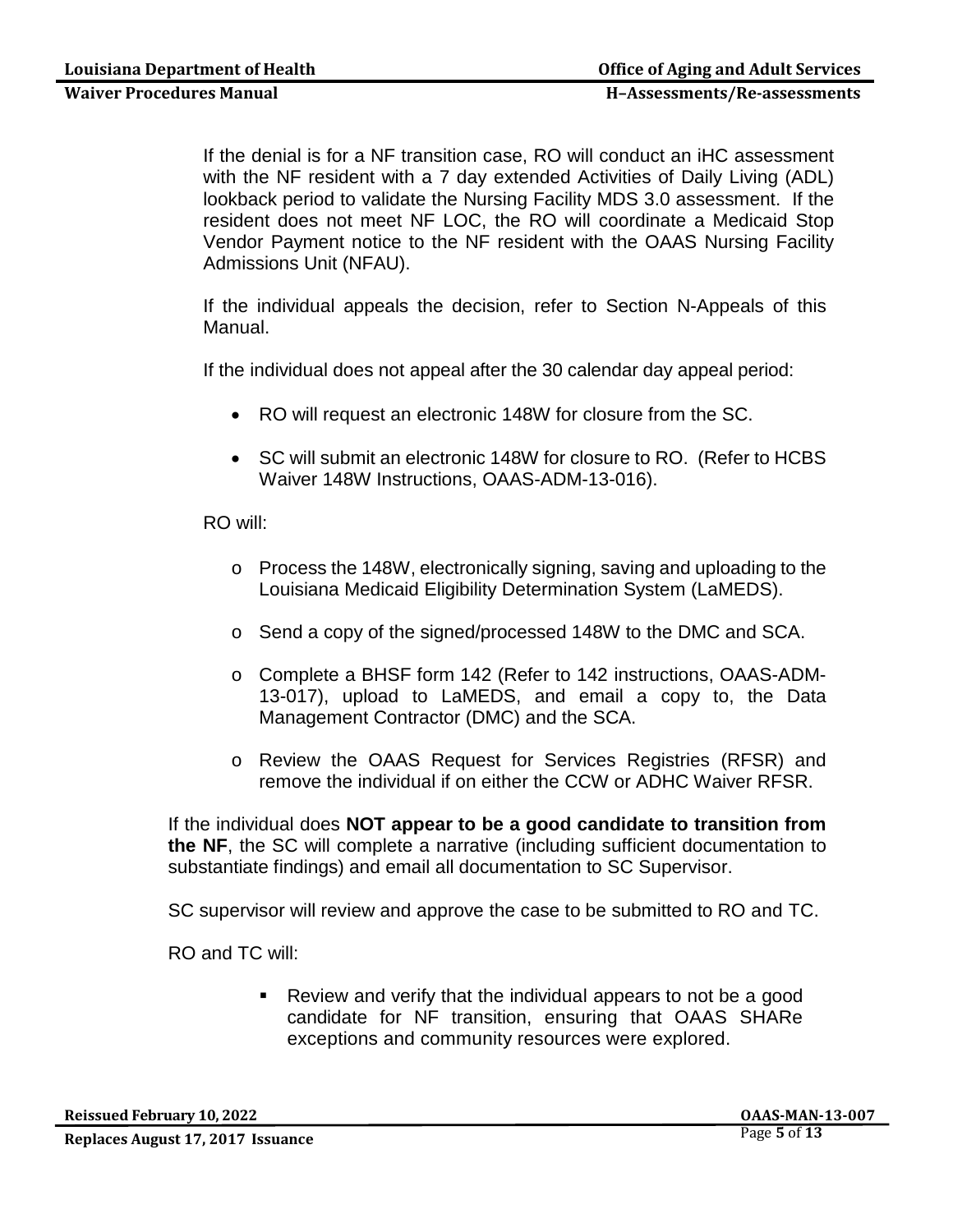- Meet with the individual, natural support and/or SC to discuss.
- RO and TC will coordinate the submission of a referral packet for review to the OAAS Service Review Panel (SRP) if case closure is recommended.

If SRP determines that the individual is not a good candidate to transition from the NF (due to health and welfare, waiver services not appropriate, etc.), RO will send a denial letter with appeal rights to the individual and copy the TC and SCA.

If the individual appeals the decision, refer to the Section N-Appeals of this Manual.

After 30 calendar days for appeal rights have passed AND the individual did NOT appeal, the SC and RO will follow the 148W and 142 processes outlined above.

## **H-130 Follow-Up Assessments**

### **For NF Transitions Only:**

If the individual is certified for the Community Choices Waiver (CCW) or Adult Day Health Care (ADHC) Waiver when he/she moves out of the NF, the SC must complete a Follow-Up iHC assessment 6 months from the date the participant moves out of the NF.

If the individual is NOT certified for the CCW or ADHC Waiver until after he/she moves out of the NF, the SC must complete a Follow-Up iHC assessment 6 months from the date the individual is certified for CCW services.

#### **NOTE: If the 6 month date falls on a weekend or holiday, the reassessment should be completed on the following business day.**

This Follow-Up assessment does not need to be completed if a status change reassessment was conducted within 4 to 6 months from the date of the initial iHC assessment.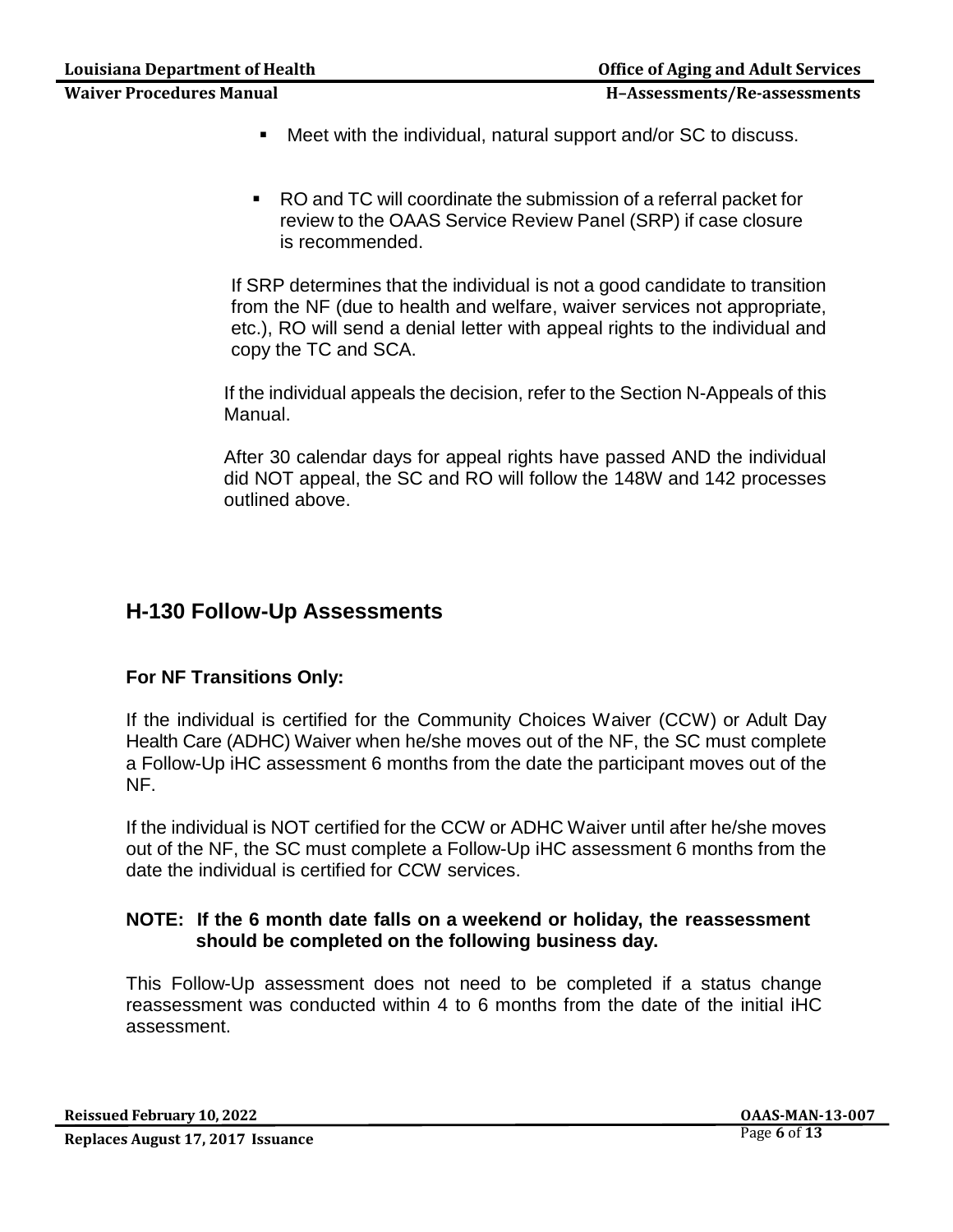If the Follow-Up assessment indicates that the participant DOES NOT meet NF LOC, the SC proceeds with discharge procedures.

SC will:

• Complete the Follow-Up iHC assessment face-to-face with the participant and/or members of his/her support network 6 months from the date the participant moves out of the NF.

#### **NOTE: Provider(s) are not required to attend the assessment meeting, UNLESS the participant requests the provider(s) attend.**

- Input and submit the iHC assessment into within 5 business days of the completion date of the follow-up reassessment.
- Obtain the RUGs score, ADL Index score, and corresponding SHARe budget allocation to see if different from previous iHC assessment.
- Determine if the participant meets NF LOC.

If the participant does NOT meet NF LOC, the SC will complete a narrative (including sufficient documentation to substantiate that the participant does not meet LOC) and email to RO and the Transition Coordinator (TC).

RO will:

- Review and verify that the participant does not meet LOC.
- Send a discharge notice to the participant with appeal rights and copy the TC and SCA.

If the participant appeals the decision, refer to the Section N-Appeals of this Manual.

After the 30 calendar days for appeal rights have passed AND the participant does NOT appeal,

SC will:

Complete a 148W for closure (Refer to HCBS Waiver 148W Instructions, OAAS-ADM-13-016).

RO will: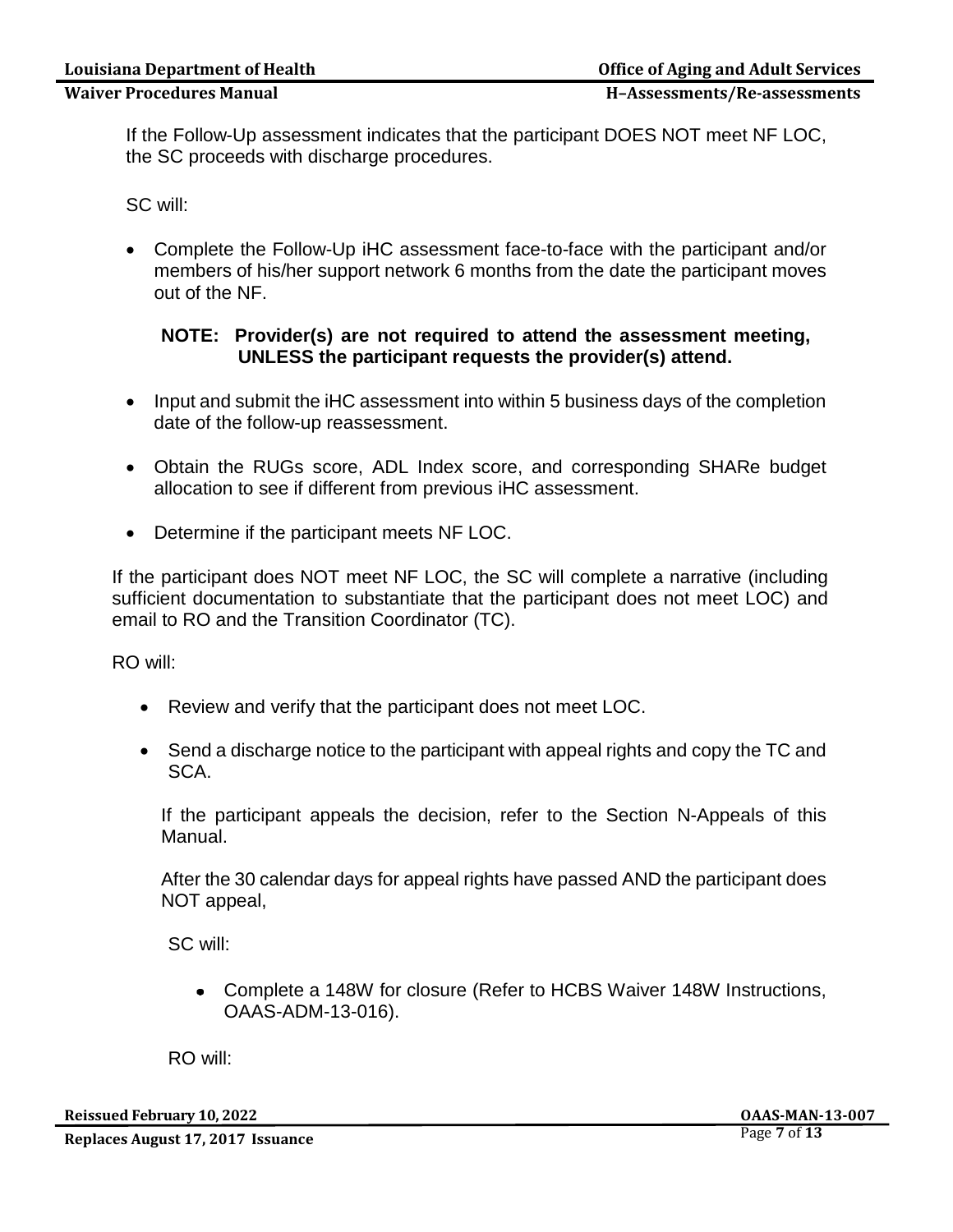- Process the 148W, electronically signing, saving and uploading to LaMEDS.
- Send a copy of the signed/processed 148W to the DMC and SCA.
- Review the OAAS Request for Services Registries (RFSR) and remove the individual's name from the CCW and/or ADHC Waiver RFSR.

SC will:

• Notify the provider(s) by communicating directly with a representative, by email and/or via fax on the same date that e148-W denial is approved by RO.

If the participant meets NF LOC, AND RUGs score, ADL Index Score, triggered CAPs and/or concerns are the same as the previous iHC assessment, the SC will review the current POC with the participant. If there are changes that are not reflected on the iHC assessment but warrant addressing, the POC changes should be made on the Support Coordination Contact Documentation (SCD), OAAS-SC-19-004. The SCD must be distributed to the DSP and RO if affecting the POC.

If the participant meets NF LOC, AND RUGs score, ADL Index Score, triggered CAPs and/or concerns are different from the previous iHC assessment, the SC must proceed with a POC Revision to address the change(s) (Refer to Section-K Plans of Care of this manual).

## **H-140 Change in Status Assessments**

A significant change in status is an improvement or decline in the participant's condition that is NOT temporary in nature, i.e., not expected to resolve in a short period of time, such as two weeks. Some examples of significant status changes that may require a change in status reassessment are:

- Completing a therapy regimen resulting in improved functioning.
- Undergoing a hospitalization due to injury/condition resulting in a decline in functioning.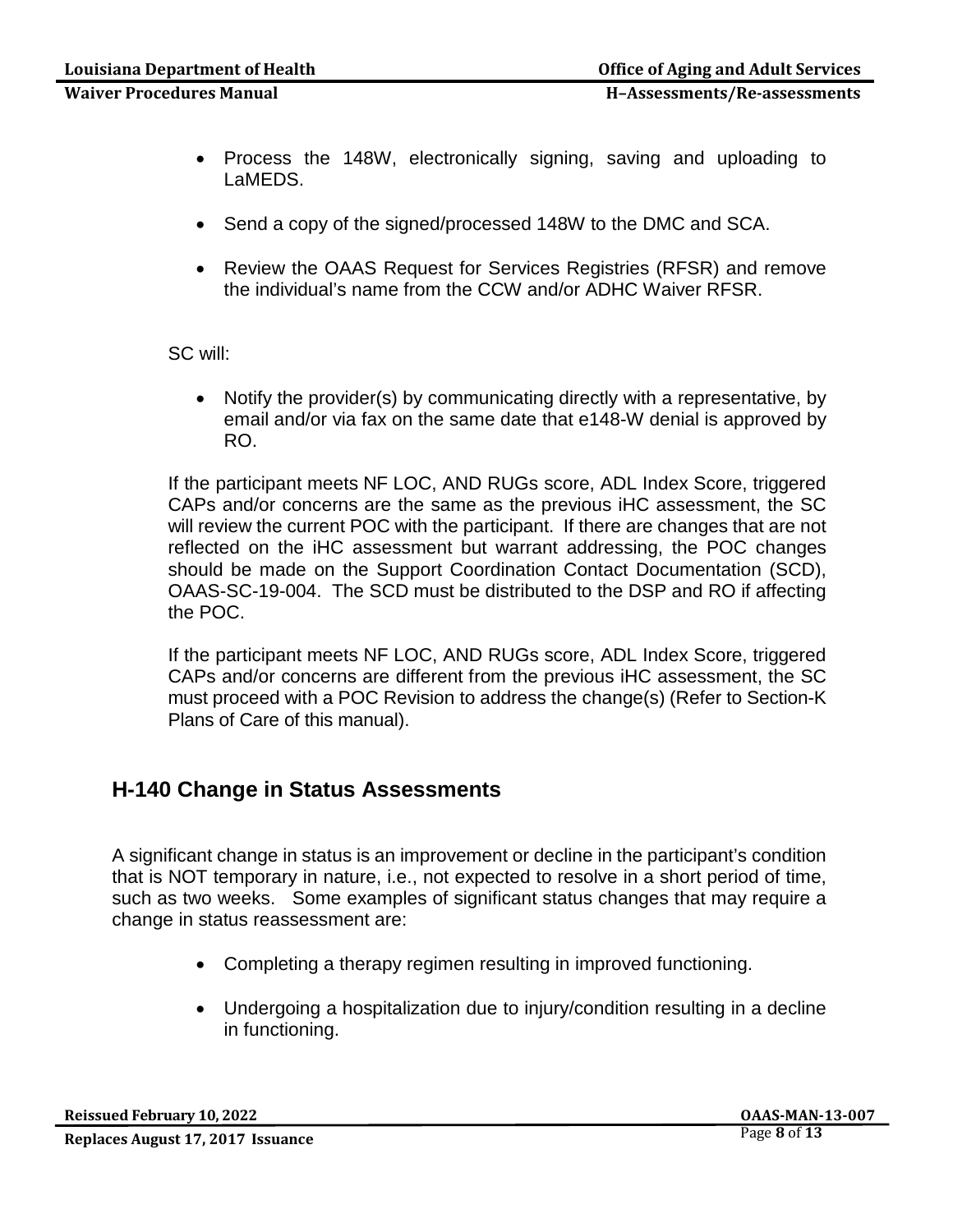**Waiver Procedures Manual H–Assessments/Re-assessments**

If the SC determines that the participant has a significant status change the SC must:

• Complete a face-to-face status change assessment with the participant and/or members of his/her support network within 14 calendar days from the date notification of participant status change. If the change in status involves a hospital or Long-term Acute Hospital (LTAC) stay, the reassessment will need to be completed 7 to 14 calendar days from the date the participant was discharged home.

**NOTE: If the 14th day falls on a weekend or holiday, the reassessment should be completed on the following business day.**

**NOTE: Provider(s) are not required to be at the re-assessment meeting, UNLESS the participant requests the provider(s) attend.**

- Input and submit the iHC assessment into the database within 5 business days from the date of completing the Change in Status re-assessment.
- Obtain the RUG score, ADL Index score, and corresponding SHARe budget allocation to see if different from previous iHC assessment.
- Determine if the individual continues to meet NF LOC (Refer to the OAAS Nursing Facility Level of Care Eligibility Manual, OAAS-MAN-13-005).
- If the participant does NOT meet NF LOC, the SC will complete a narrative (including sufficient documentation to substantiate that the participant does not meet LOC) and send to RO.

If NF LOC is not met, RO will:

- Review and verify that the participant does not meet LOC within 3 business days of NF LOC closure narrative receipt from SC.
- Send a discharge notice to the participant with appeal rights and a copy the SCA.

If the participant appeals the decision, refer to Section N-Appeals of this Manual.

After the 30 calendar days for appeal rights have passed AND the participant does NOT appeal,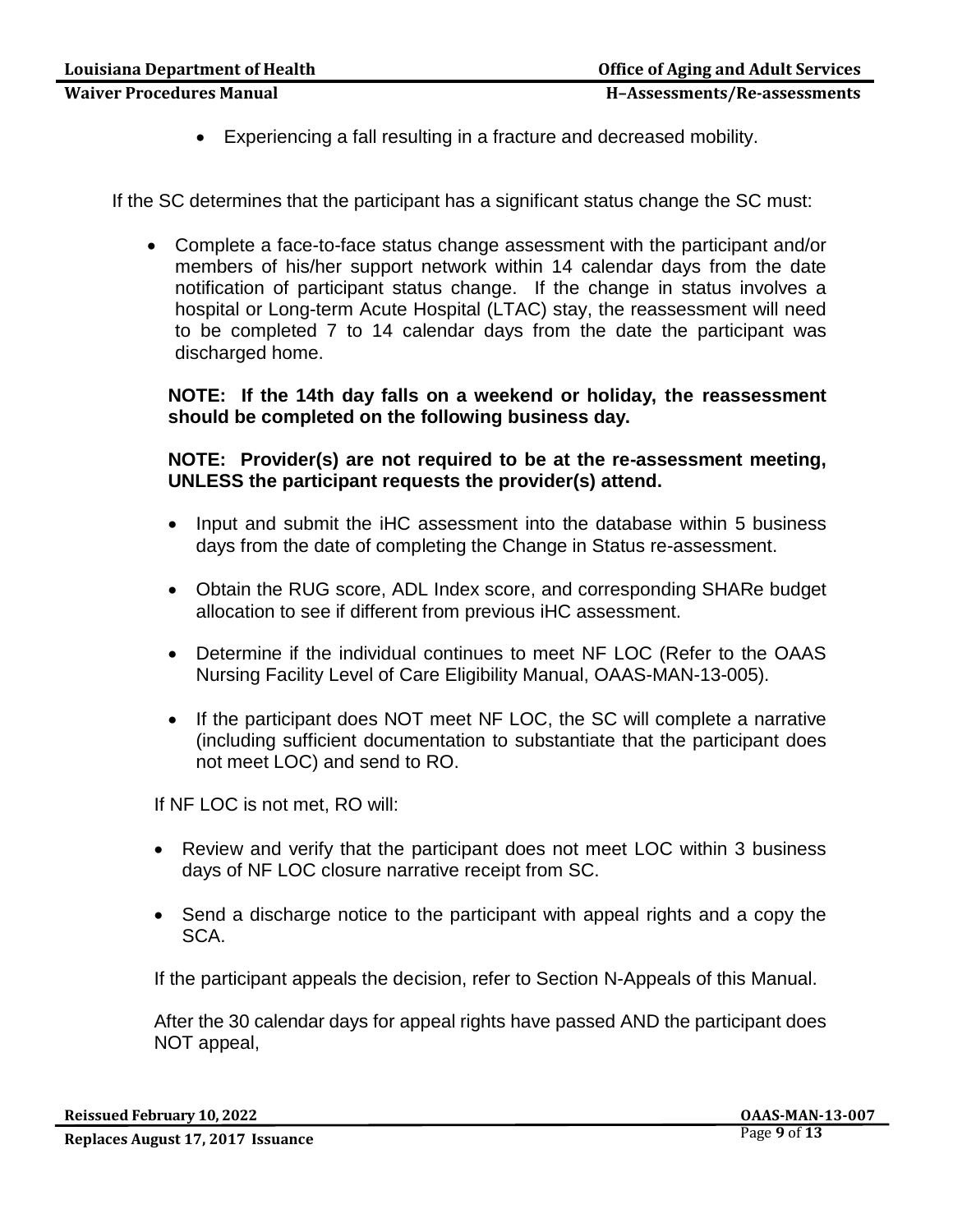SC will:

• Complete and submit a 148W (Refer to HCBS Waiver 148W Instructions, OAAS-ADM-13-016).

RO will:

- Process the 148W, electronically signing, saving and uploading to the LaMEDS.
- Send a copy of the signed/processed 148W to the DMC and SCA.
- Review the OAAS Request for Services Registries (RFSR) and remove the individual's name if on the CCW and/or ADHC Waiver RFSR.

SC will:

• Notify the provider(s) by communicating directly with a representative via phone, fax or email on the same date that e148-W is received from RO.

If the participant meets NF LOC, AND RUGs score, ADL Index Score, triggered CAPs and/or concerns are the same as the prior iHC assessment, the SC will review the current Plan of Care with the participant. If there are preferences, requested supports, etc. that are not reflected on the current POC but warrant addressing, the POC changes should be made on the Support Coordination Documentation (SCD), OAAS-SC-19-004. The SCD must be distributed to the participant, DSP and RO since it is an update to the current POC.

If the participant meets NF LOC, AND RUGs score, ADL Index Score, triggered CAPs and/or concerns are different from the previous iHC assessment, the SC must proceed with a POC Revision to address the change(s) (Refer to Section-K Plans of Care of this manual).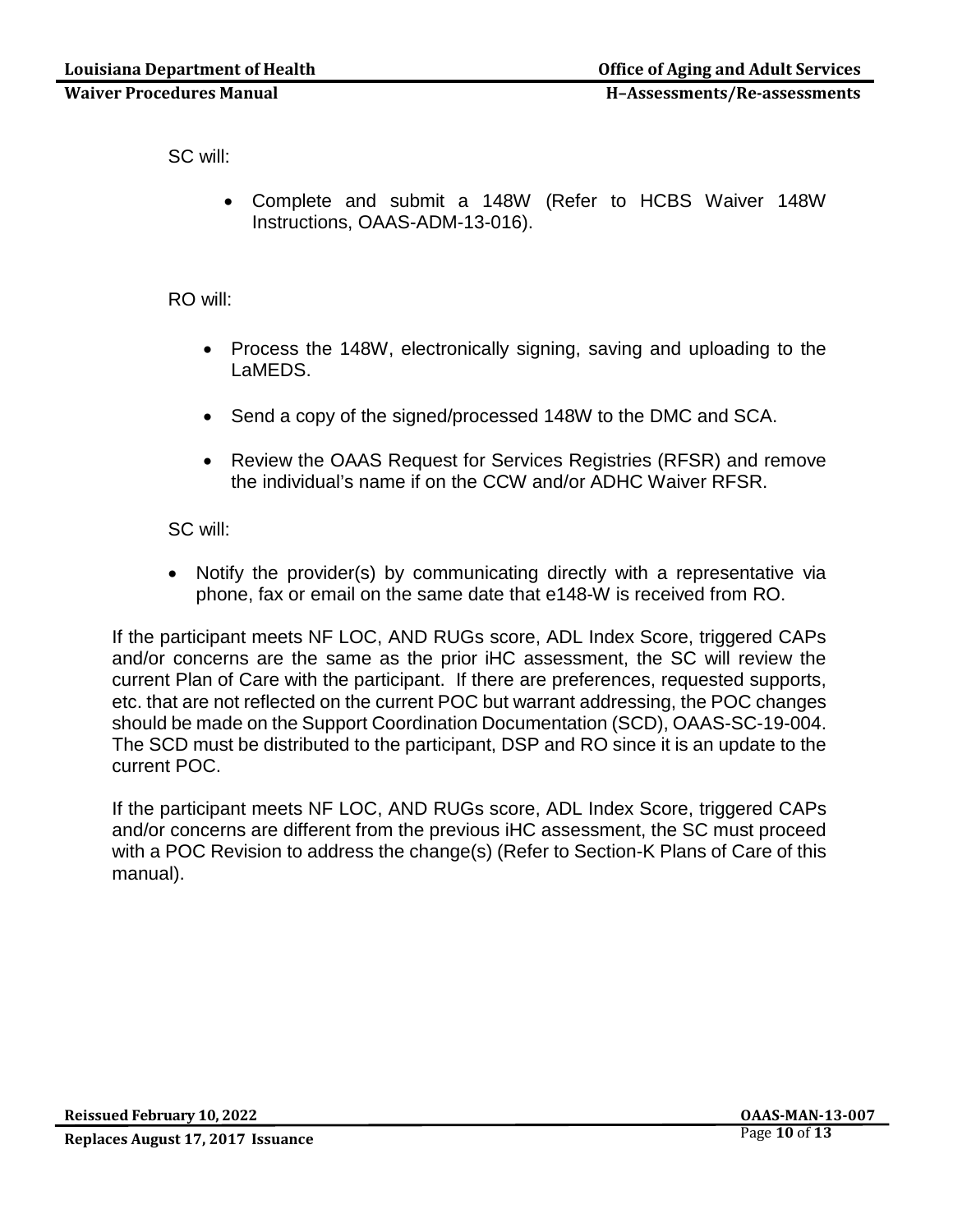## **H-150 Annual Assessments**

Support Coordinators (SCs) are responsible for completing Annual iHC assessments on **all** participants, including participants residing in a Nursing Facility (NF) awaiting transition.

### **NOTE: If the annual iHC re-assessment indicates that the participant DOES NOT meet NF LOC, the SC proceeds with waiver discharge procedures.**

SC will:

• Complete the Annual iHC assessment face-to-face with the participant and/or members of his/her support network no earlier than 90 calendar days from the POC Expiration Date. **Provider(s) are not required to attend the assessment meeting, UNLESS the participant requests that the provider(s) attend.**

### **NOTE: The POC Expiration Date is the day after the POC End Date. A POC end date of 9/28/21 would have an expiration date of 9/29/21.**

- Input and submit the iHC assessment into OAAS Participant Tracking System (OPTs) within 5 business days from the date of completion of the assessment.
- Obtain the RUGs score, ADL Index score, and corresponding SHARe budget allocation and compare to the prior iHC assessment to determine if there is a reduction.
	- o If there is a reduction in services, SC must indicate the reduction on the POC by selecting the appropriate field in the *Adverse Action* section. The POC must be approved at least 17 calendar days before the POC expiration.
		- Regional Office (RO) is notified of the reduction once the POC with reduction is submitted.
	- o After reviewing the iHC for accuracy and verifying the reduction, RO will send a notice with appeal rights to the participant notifying them of the reduction in services at least 14 days before the new POC begins.
	- o If the participant appeals, RO will complete a POC extension and submit the extension to the data management contractor, advising services are to remain in place until the hearing is finalized and a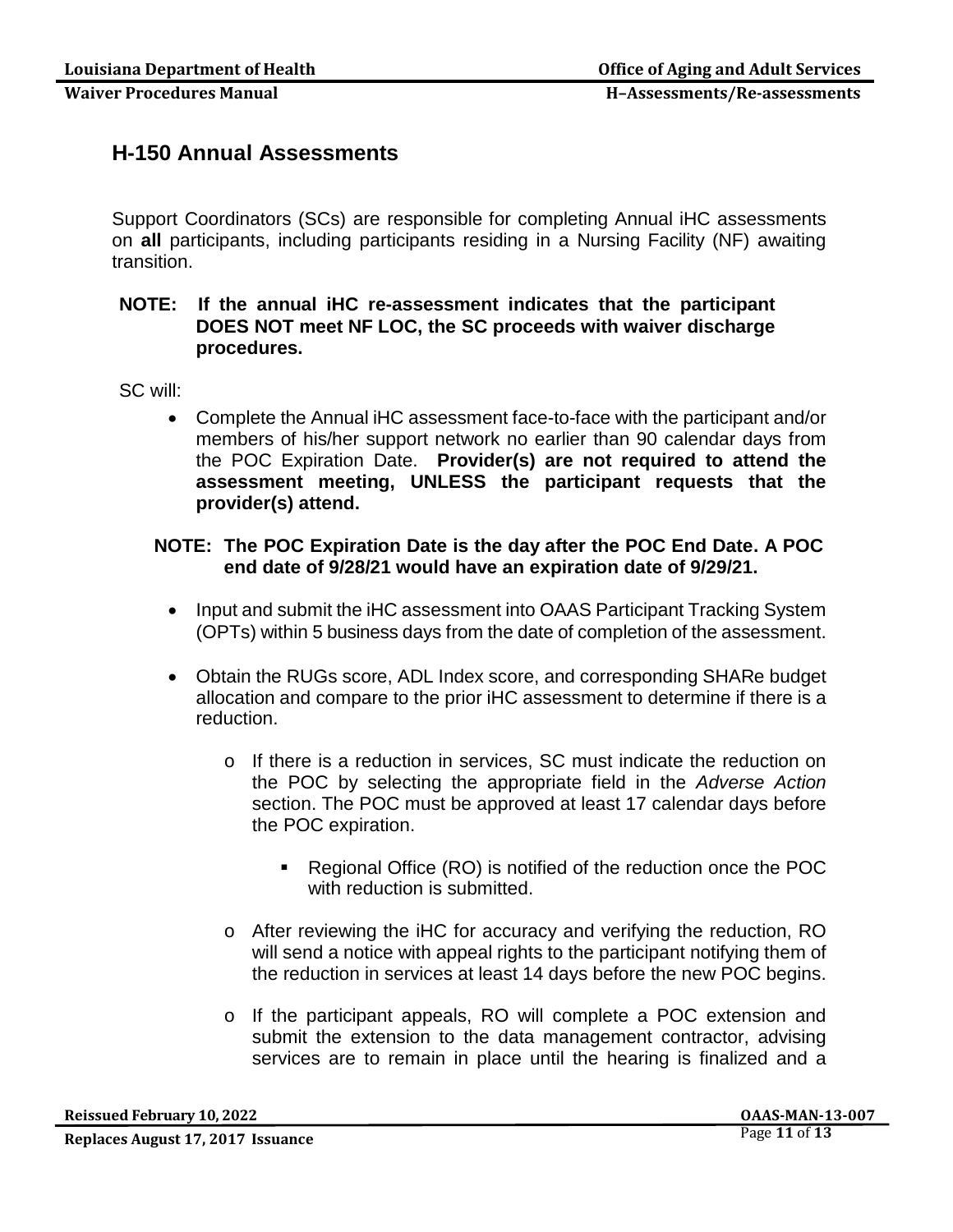judgement is received. Refer to Section N-Appeals of this Manual.

• Determine if the participant continues to meet NF LOC (Refer to the OAAS Nursing Facility Level of Care Eligibility Manual, OAAS-MAN-13-005).

If the participant does NOT meet NF LOC, the SC will send a narrative (including sufficient documentation to substantiate that the participant does not meet LOC) to RO at least 35 days prior to the POC expiration date.

RO will:

- Review and verify that the participant does not continue to meet LOC.
- Send out a discharge notice to the participant with appeal rights and copy the SCA.

If the participant appeals the decision, refer to Section N-Appeals of this manual.

After 30 calendar days for appeal rights have passed AND the participant does NOT appeal,

SC will:

• Complete a 148W for closure (Refer to HCBS Waiver 148W Instructions, OAAS-ADM-13-016).

RO will:

- Process the 148W, electronically signing, saving and uploading to LaMEDS.
- Send a copy of the signed/processed 148W to the DMC and SCA.
- Review the OAAS Request for Services Registries (RFSR) and remove the participant's name if on the CCW and/or ADHC Waiver RFSR.

SC will:

• Notify the provider(s) of case closure by communicating directly with a representative, by email and/or via fax, on the same date that the 148W is approved by RO.

If the participant meets LOC, the SC will proceed with developing a new POC.